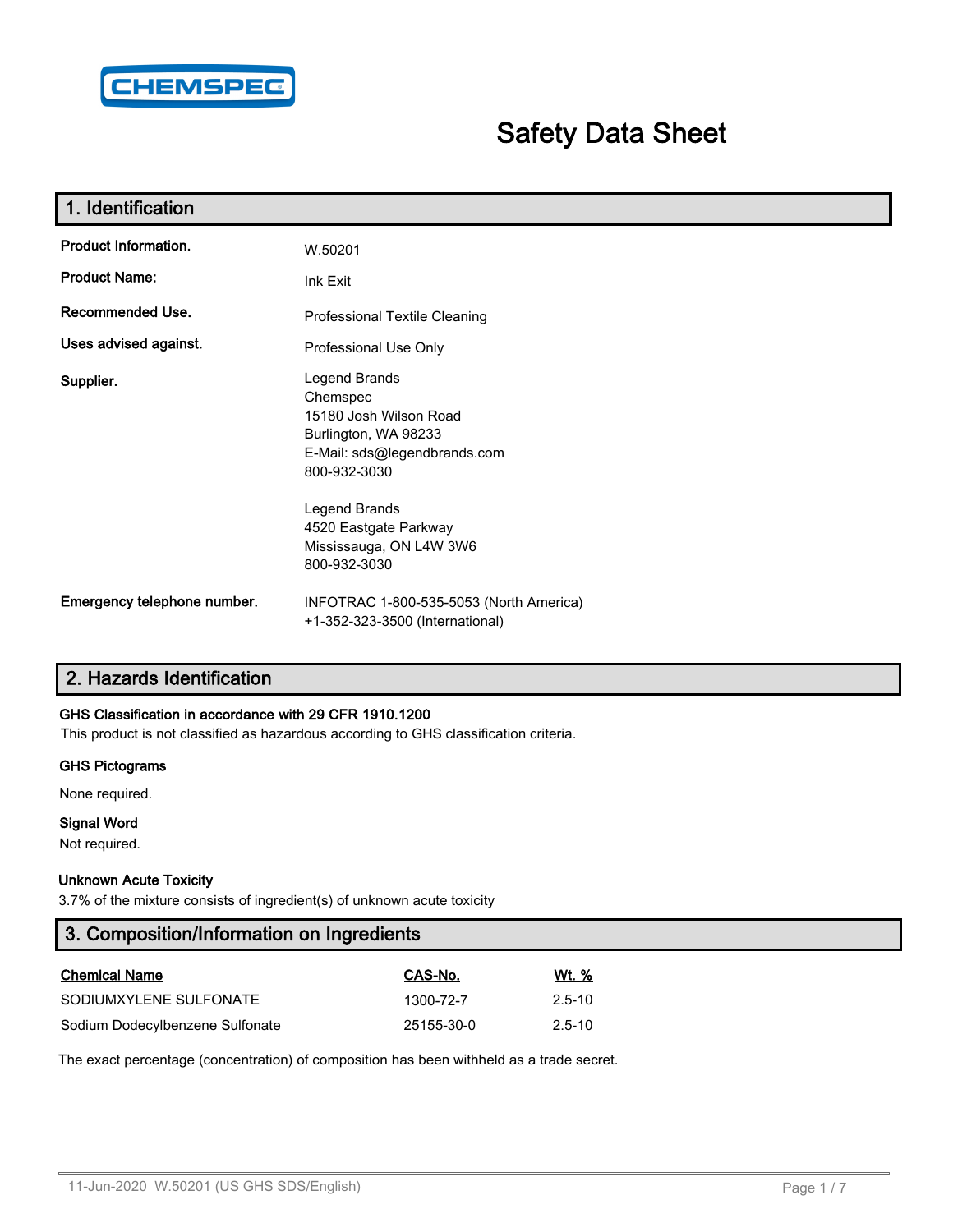# **4. First-aid Measures**

### **Description of first-aid measures.**

### **General advice.**

Call a physician if irritation develops or persists. When symptoms persist or in all cases of doubt seek medical advice.

#### **Inhalation.**

Move to fresh air.

### **Skin contact.**

Wash off immediately with soap and plenty of water. Remove all contaminated clothes and shoes.

#### **Eye contact.**

Rinse thoroughly with plenty of water for at least 15 minutes and consult a physician. Remove contact lenses, if present.

#### **Ingestion.**

Do NOT induce vomiting. Never give anything by mouth to an unconscious person. Gently wipe or rinse the inside of the mouth with water.

#### **Symptoms.**

See Section 2.2, Label Elements and/or Section 11, Toxicological effects.

#### **Notes to physician.**

Treat symptomatically.

### **5. Fire-fighting Measures**

### **Extinguishing media.**

### **Suitable extinguishing media.**

Use extinguishing measures that are appropriate to local circumstances and the surrounding environment.

#### **Extinguishing media which shall not be used for safety reasons.**

High volume water jet.

### **Special hazards arising from the substance or mixture.**

No information available.

### **Advice for firefighters.**

As in any fire, wear self-contained breathing apparatus pressure-demand, MSHA/NIOSH (approved or equivalent) and full protective gear.

### **6. Accidental Release Measures**

### **Personal precautions, protective equipment and emergency procedures.**

#### **Personal precautions.**

Avoid contact with skin, eyes and clothing. Ensure adequate ventilation, especially in confined areas. Do not breathe vapors or spray mist.

### **Advice for emergency responders.**

Use personal protection recommended in Section 8.

### **Environmental precautions.**

Prevent product from entering drains. See Section 12 for additional Ecological information.

### **Methods and materials for containment and cleaning up.**

#### **Methods for Containment.**

Prevent further leakage or spillage if safe to do so. Pick up and transfer to properly labeled containers.

#### **Methods for cleaning up.**

Use personal protective equipment as required.

### **Reference to other sections.**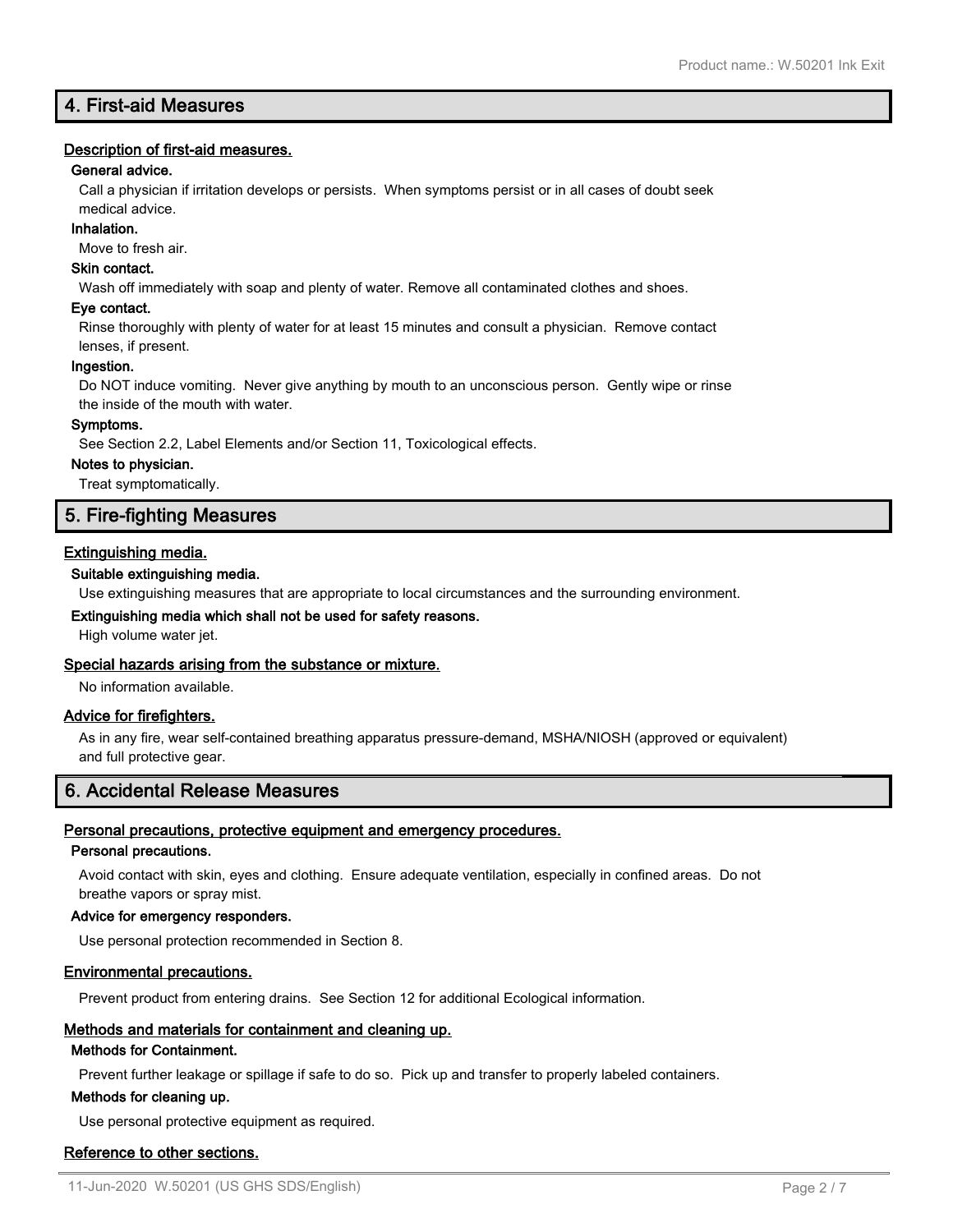See section 8 for more information.

### **7. Handling and Storage**

#### **Conditions for safe storage, including any incompatibilities.**

#### **Advice on safe handling.**

Handle in accordance with good industrial hygiene and safety practice.

#### **Hygiene measures.**

See section 7 for more information.

#### **Storage Conditions.**

Keep containers tightly closed in a cool, well-ventilated place.

### **8. Exposure Controls/Personal Protection**

|               | <b>Ingredients with Occupational Exposure Limits</b> |
|---------------|------------------------------------------------------|
| Chemical Name | <b>ACGIH TLV-</b>                                    |

**Chemical Name ACGIH TLV-TWA ACGIH-TLV STEL OSHA PEL-TWA OSHA PEL-CEILING**

Contains no substances with occupational exposure limit values.

**TLV = Threshold Limit Value TWA = Time Weighted Average PEL = Permissible Exposure Limit STEL = Short-Term Exposure Limit N.E. = Not Established**

#### **Engineering Measures.**

Showers, eyewash stations, and ventilation systems.

#### **Personal protective equipment.**

#### **Eye/Face Protection.**

Safety glasses with side-shields.

#### **Skin and body protection.**

Wear suitable protective clothing.

#### **Respiratory protection.**

In case of insufficient ventilation wear suitable respiratory equipment.

### **9. Physical and chemical properties.**

### **Information on basic physical and chemical properties.**

| <b>Physical state</b>                  | Liquid                     |
|----------------------------------------|----------------------------|
| Appearance                             | Liquid                     |
| Color                                  | Light Amber                |
| Odor                                   | Slight                     |
| <b>Odor Threshold</b>                  | No Information             |
| рH                                     | 7.5                        |
| Melting/freezing point., °C (°F)       | No Information             |
| Flash Point., °C (°F)                  | No Information             |
| Boiling point/boiling range., °C (°F)  | 100 - 1,461 (212 - 2661.8) |
| <b>Evaporation rate</b>                | No Information Available   |
| <b>Explosive properties.</b>           | No Information             |
| Vapor pressure.                        | No Information             |
| Vapor density.                         |                            |
|                                        | No Information             |
| Specific Gravity. (g/cm <sup>3</sup> ) | 1.010                      |
| Water solubility.                      | Soluble in water           |
| Partition coefficient.                 | No Information             |
| Autoignition temperature°C             | No Information             |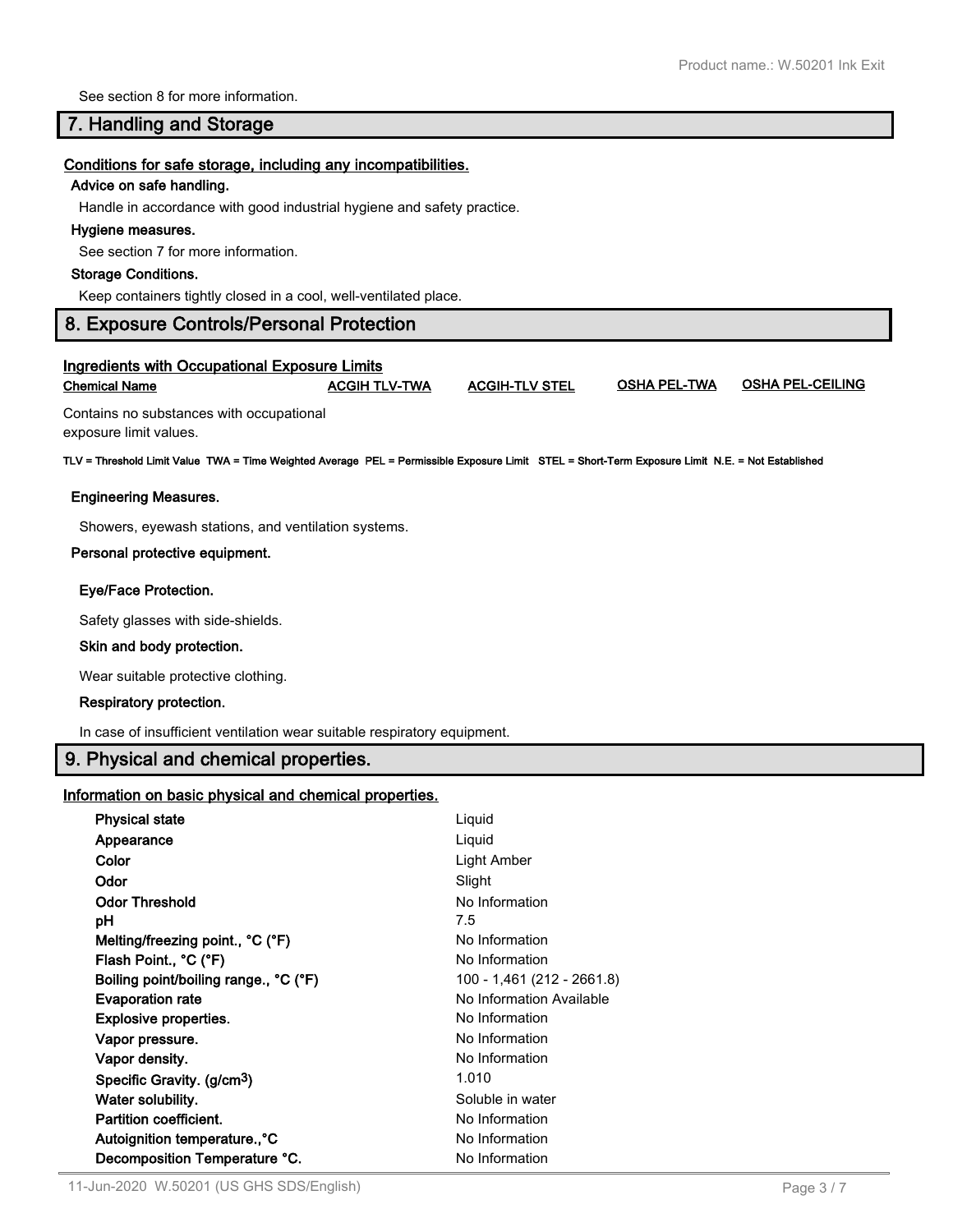**Viscosity, kinematic.** No Information

### **Other information.**

**Volatile organic compounds (VOC) content.** Negligible **Density, Ib/gal No Information No Information** 

# **10. Stability and Reactivity**

### **Reactivity.**

Stable under normal conditions.

### **Chemical stability.**

Stable under recommended storage conditions.

#### **Possibility of hazardous reactions.**

None known based on information supplied.

#### **Conditions to Avoid.**

None known.

### **Incompatible Materials.**

None known based on information supplied.

### **Hazardous Decomposition Products.**

None known.

|                                                     | 11. Toxicological Information         |                        |             |                        |  |
|-----------------------------------------------------|---------------------------------------|------------------------|-------------|------------------------|--|
|                                                     | Information on toxicological effects. |                        |             |                        |  |
| Acute toxicity.                                     |                                       |                        |             |                        |  |
| <b>Product Information</b>                          |                                       |                        |             |                        |  |
| LD50 Oral                                           | LD50 Dermal                           | <b>LC50 Inhalation</b> |             |                        |  |
| OralLD50                                            | 12,755.00 mg/kg                       | N.I.                   |             |                        |  |
| Component Information.                              |                                       |                        |             |                        |  |
| CAS-No.                                             | <b>Chemical Name</b>                  | LD50 Oral              | LD50 Dermal | <b>LC50 Inhalation</b> |  |
| 1300-72-7                                           | SODIUMXYLENE SULFONATE                | 1000 mg/kg Rat         | N.I.        | N.I.                   |  |
| 25155-30-0                                          | Sodium Dodecylbenzene Sulfonate       | 500 mg/kg Rat          | N.I.        | N.I.                   |  |
| $N.I. = No Information$                             |                                       |                        |             |                        |  |
| Skin corrosion/irritation.<br><b>SKIN IRRITANT.</b> |                                       |                        |             |                        |  |
| Eye damage/irritation.<br>No Information            |                                       |                        |             |                        |  |
| No Information                                      | Respiratory or skin sensitization.    |                        |             |                        |  |
| Ingestion.<br>No Information                        |                                       |                        |             |                        |  |
| Germ cell mutagenicity.<br>No Information           |                                       |                        |             |                        |  |
| Carcinogenicity.<br>No Information                  |                                       |                        |             |                        |  |
| Reproductive toxicity.<br>No Information            |                                       |                        |             |                        |  |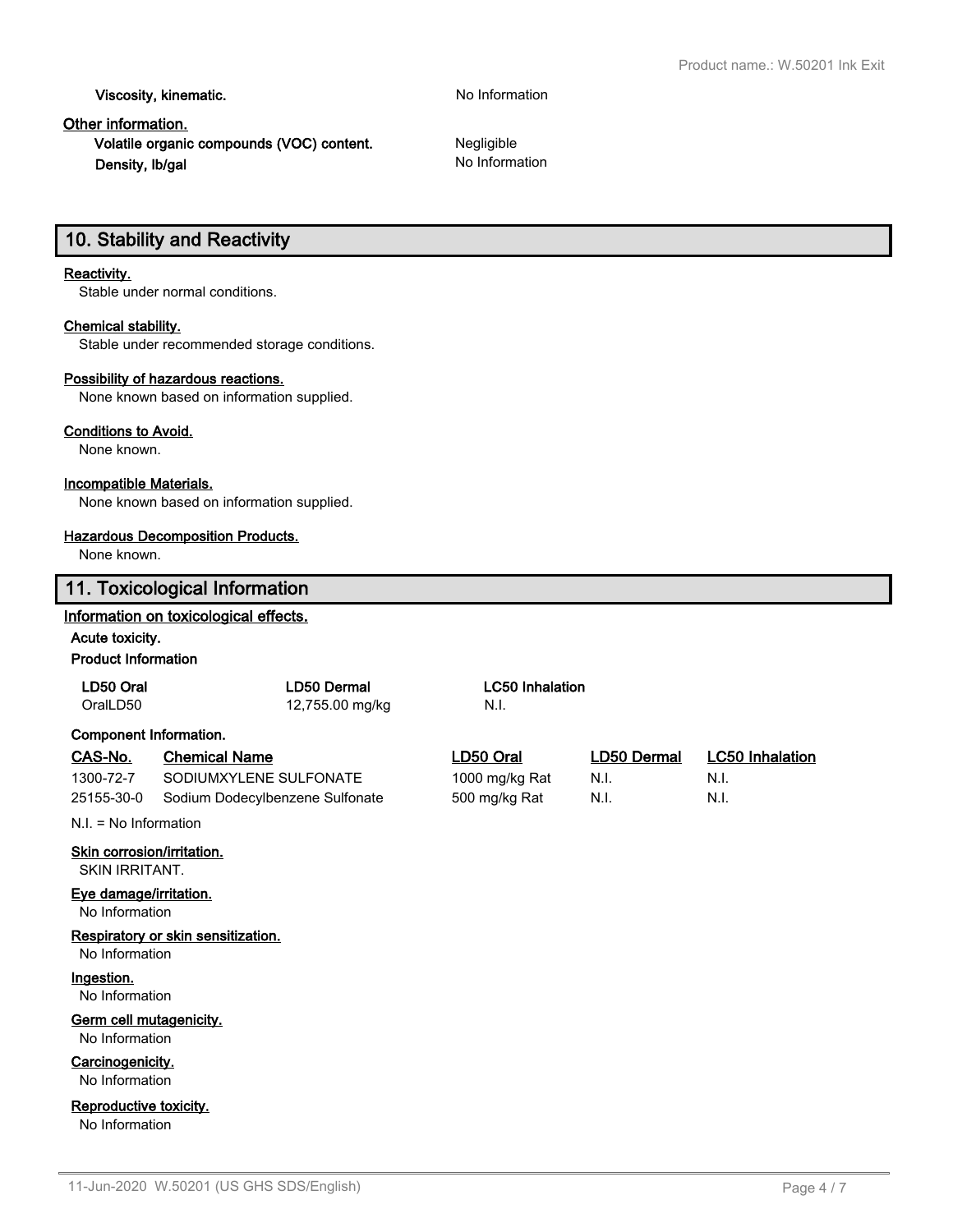### **Specific target organ systemic toxicity (single exposure).**

No Information

### **Specific target organ systemic toxicity (repeated exposure).**

No Information

### **Aspiration hazard.**

No Information

#### **Primary Route(s) of Entry**

No Information

### **12. Ecological Information**

### **Toxicity.**

8.20% of the mixture consists of ingredient(s) of unknown aquatic toxicity

### **Ecotoxicity effects.**

| ∣Chemical Name                                   | <b>Toxicity to algae</b> | Toxicity to fish                             | Toxicity to daphnia and other<br>aquatic invertebrates |
|--------------------------------------------------|--------------------------|----------------------------------------------|--------------------------------------------------------|
| Sodium Dodecylbenzene<br>Sulfonate<br>25155-30-0 | $\overline{\phantom{a}}$ | LC50 96 h Oncorhynchus mykiss<br>$10.8$ mg/L | $\overline{\phantom{a}}$                               |

### **Persistence and degradability.**

No data are available on the product itself.

### **Bioaccumulative potential.**

Discharge into the environment must be avoided.

### **Mobility in soil.**

No information

### **Other adverse effects.**

No information

### **13. Disposal Considerations**

### **Waste Disposal Guidance.**

Disposal should be in accordance with applicable regional, national and local laws and regulations.

| 14. Transport Information |                |  |  |  |
|---------------------------|----------------|--|--|--|
| <b>DOT</b>                | No Information |  |  |  |
| <b>IMDG</b>               | No Information |  |  |  |
| <b>IATA</b>               | No Information |  |  |  |
| 15 Deculates Information  |                |  |  |  |

# **15. Regulatory Information**

**International Inventories:**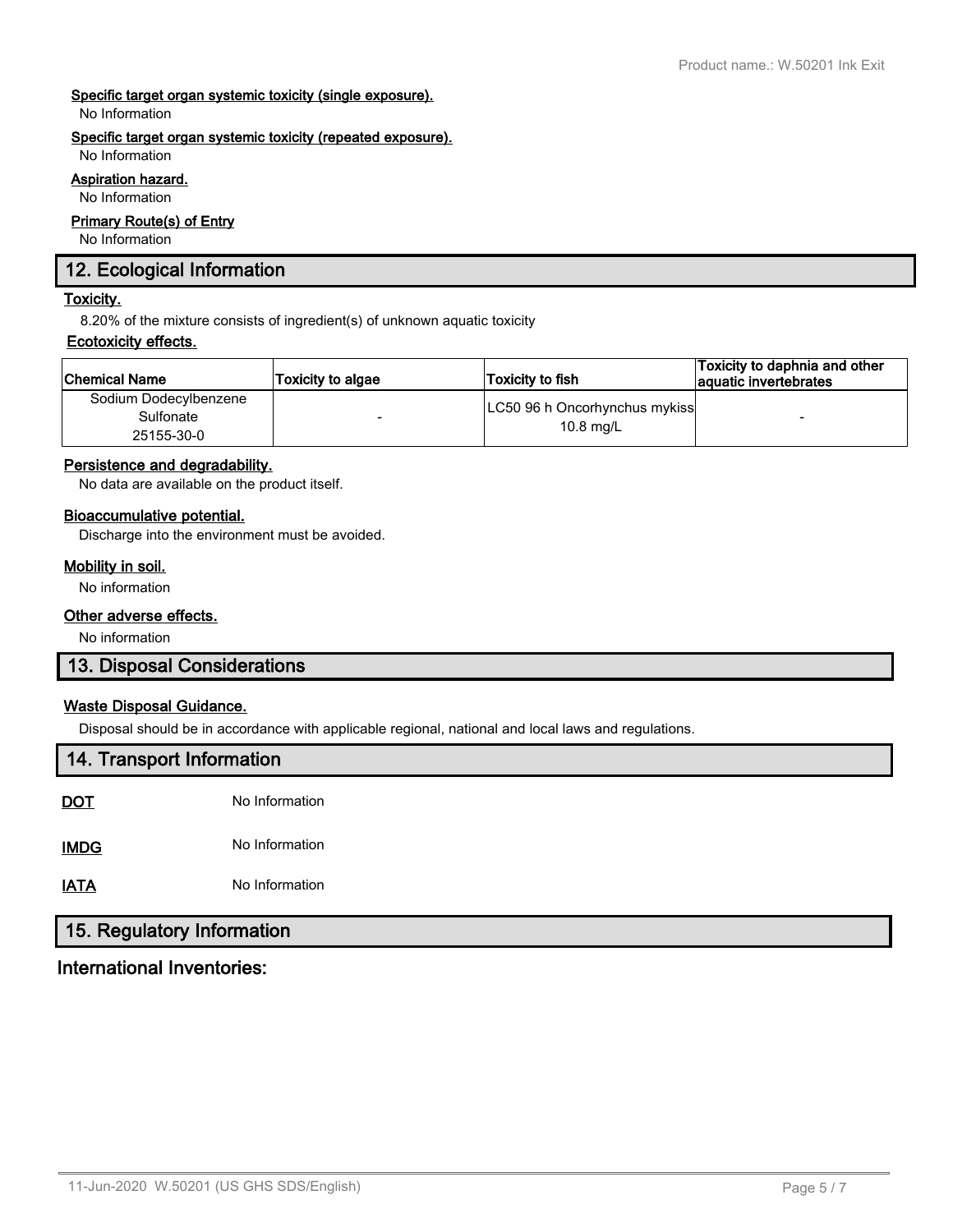| TSCA                 |                                                                                                   |
|----------------------|---------------------------------------------------------------------------------------------------|
| DSL                  |                                                                                                   |
| <b>DSL/NDSL</b>      |                                                                                                   |
| <b>EINECS/ELINCS</b> |                                                                                                   |
| <b>ENCS</b>          |                                                                                                   |
| <b>IECSC</b>         |                                                                                                   |
| KECI                 |                                                                                                   |
| <b>PICCS</b>         |                                                                                                   |
| <b>AICS</b>          |                                                                                                   |
| <b>NZIoC</b>         |                                                                                                   |
| TCSI                 |                                                                                                   |
| <b>TSCA</b>          | United States Toxic Substances Control Act Section 8(b) Inventory.                                |
| <b>DSL</b>           | Canadian Domestic Substances List.                                                                |
| <b>DSL/NDSL</b>      | Canadian Domestic Substances List/Canadian Non-Domestic Substances List                           |
| <b>EINECS/ELINCS</b> | European Inventory of Existing Chemical Substances/European List of Notified Chemical Substances. |
| <b>ENCS</b>          | Japan Existing and New Chemical Substances.                                                       |
| <b>IECSC</b>         | China Inventory of Existing Chemical Substances.                                                  |
| <b>KECL</b>          | Korean Existing and Evaluated Chemical Substances.                                                |
| <b>PICCS</b>         | Philippines Inventory of Chemicals and Chemical Substances.                                       |
| <b>AICS</b>          | Australian Inventory of Chemical Substances.                                                      |
| <b>NZIoC</b>         | New Zealand Inventory of Chemicals.                                                               |
| <b>TCSI</b>          | <b>Taiwan Chemical Substance Inventory</b>                                                        |
|                      |                                                                                                   |

# **U.S. Federal Regulations:**

### **SARA SECTION 313:**

This product contains the following substances subject to the reporting requirements of Section 313 of Title III of the Superfund Amendment and Reauthorization Act of 1986 and 40 CFR part 372: .

This product does not contain any chemicals that are subject to the reporting requirements of SARA 313.

### **TOXIC SUBSTANCES CONTROL ACT 12(b):**

This product contains the following chemical substances subject to the reporting requirements of TSCA 12(B) if exported from the United States:.

| <b>Chemical Name</b>                   | CAS-No.    |
|----------------------------------------|------------|
| 2-Methyl-2H-isothiazol-3-one           | 2682-20-4  |
| 5-Chloro-2-methyl-4-isothiazolin-3-one | 26172-55-4 |

### **CALIFORNIA PROPOSITION 65 CARCINOGENS**

No Proposition 65 Carcinogens exist in this product.

### **CALIFORNIA PROPOSITION 65 REPRODUCTIVE TOXINS**

No Proposition 65 Reproductive Toxins exist in this product.